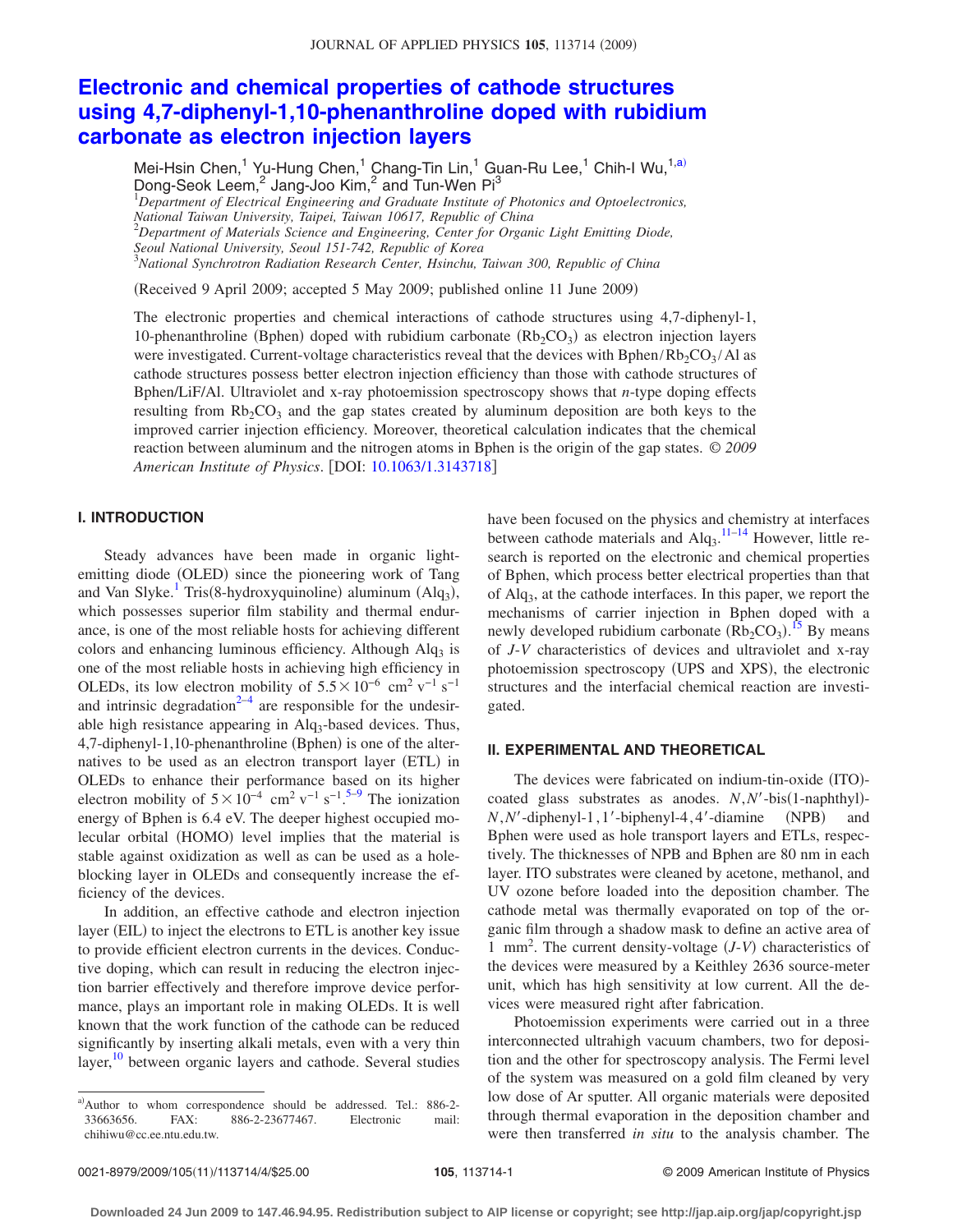<span id="page-1-0"></span>

FIG. 1. (Color online) The *J*-*V* characteristics of the devices.

valence band UPS were measured via He I (21.2 eV) and He II (40.8 eV) as excitation sources at a base pressure at 10−10 Torr. The energy position changes of the HOMO with the doping process could be observed through aligning the Fermi level. The changes in the vacuum level could be observed with the sample biased at  $-6$  V to observe the onset at lower binding energy in UPS. To get a better resolution, XPS were performed at National Synchrotron Radiation Research Center (NSRRC), Hsinchu, Taiwan, R.O.C. The highbrightness photon beam is provided by the U5-SGM monochromator with photon energy in the range of 60–1000 eV. The core level spectra were measured with the photon energies chosen to optimize the signal-to-noise ratio. The energy spectra of photoelectrons were collected with a 125 mm hemispherical analyzer with overall resolution better than 0.1 eV. By comparing the changes of binding energy in core level photoemission spectra, chemical reactions at the interfaces during the deposition process could be understood.

To analyze origins of the electronic states in organic materials, quantum-chemical calculation package, GAUSSIAN03, was used to compute the molecular orbital. $16,17$  $16,17$  The structures of the molecules were optimized using Hartree–Fock method with 6–31G basis set and the molecular orbitals were calculated with B3LYP exchange correlation function. The theoretical density of states or simulated UPS spectra were then calculated by convoluting the molecular energy levels with Gaussian function using the full width at half maximum of 0.5 eV, which represents the broadening of discrete molecular levels due to the amorphous nature of organic films, vibronic origins, and instrumental broadening.<sup>18[,19](#page-3-11)</sup>

## **III. RESULTS AND DISCUSSION**

Figure [1](#page-1-0) shows the performance of devices with current versus voltage curves in log scale. The effects of  $Rb_2CO_3$ , increasing electron injection ability from metal cathodes into Bphen, were investigated via a series of devices: (1) ITO/ NPB(80 nm)/Bphen(80 nm)/Al (device A); (2) ITO/NPB(80 nm)/Bphen(80 nm) /LiF(1 nm)/Al (device B); and (3) ITO/  $NPB(80 nm)/Bphen(80 nm)/Rb<sub>2</sub>CO<sub>3</sub>(1 nm)/Al$  (device C). Device A, with aluminum only as a cathode, is expected to have large electron injection barrier height and shows poor characteristics. Device B, consisting of LiF with aluminum, a commonly used effective cathode structure, was fabricated

<span id="page-1-1"></span>

FIG. 2. (Color online) (a) UPS spectra, near the onset and valence bands, of Bphen with  $Rb_2CO_3$  and aluminum deposition and (b) the associated energy band diagram.

for comparison. Device C was inserted a thin layer of  $Rb_2CO_3$  as an EIL on top of Bphen, which drastically improves the device performance. The current increases by almost two orders of magnitude as compared to those with the commonly used LiF/Al cathode structure. The effect of  $Rb_2CO_3$  doped Bphen on the device performance was further investigated with UPS and XPS.

Figure  $2(a)$  $2(a)$  reveals the UPS spectra near the onset as well as the HOMO level of Bphen films with subsequent deposition of ultrathin layers of  $Rb_2CO_3$  and aluminum. Energy band diagrams deduced from UPS are shown in Fig.  $2(b)$  $2(b)$ . The thickness of the deposition is obtained from the quartz oscillator calibrated with density and the geometric factor. For pristine Bphen, the edge of the HOMO is about 2.5 eV below the Fermi level and the ionization energy is 6.5 eV, which is consistent with the reported data. $^{20}$  With 0.2 nm of  $Rb_2CO_3$  deposited on Bphen, the valence-band features of Bphen are still clearly seen in the UPS spectrum, while the HOMO and other peaks rigidly shift toward lower binding energies by 1.0 eV. The result indicates that the Fermi level of Bphen after doped with  $Rb_2CO_3$  shifts toward the lowest unoccupied molecule orbital (LUMO), showing  $Rb_2CO_3$  as *n*-type dopants in Bphen films. The onset of the UPS spectra, representing the vacuum level of the films, also moves toward lower binding energy by 1.0 eV. The electron injection barrier, the energy level between the Fermi level to the LUMO of organic materials, is therefore greatly reduced. This is different from the case of LiF/Al cathode structures in which the injection barrier lowering only happens after aluminum deposition. The deposition of aluminum pulls down the Fermi of the sample a little bit due to the higher work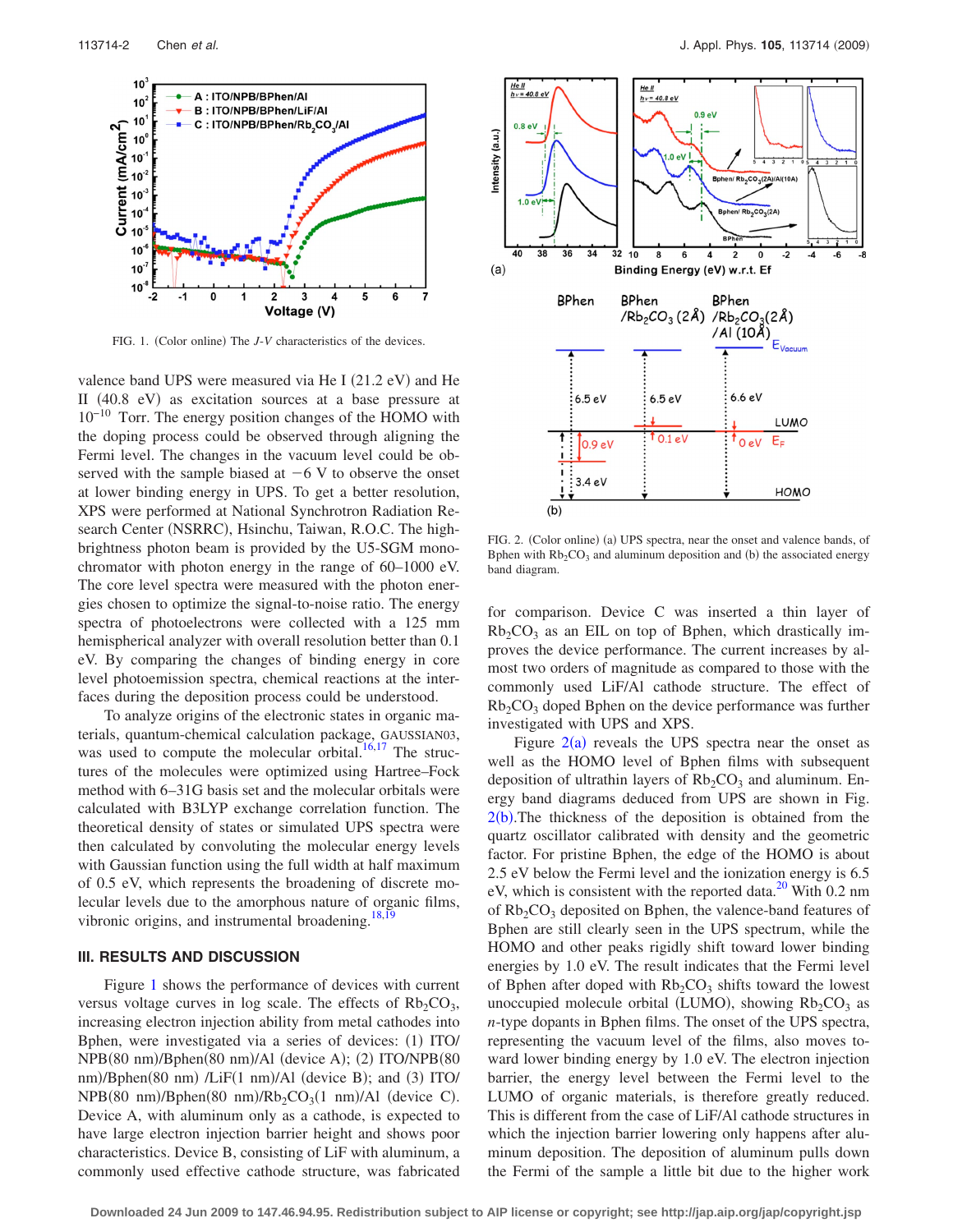<span id="page-2-0"></span>

FIG. 3. (Color online) (a) UPS spectra, near the onset as well as valence bands, of pristine Bphen with deposition of aluminum and (b) the associated energy band diagram.

function of aluminum  $(4.2 \text{ eV})$  as compared to the electron affinity of Bphen (3.0 eV). Given that the band gap of Bphen is 3.4 eV, the final position of the Fermi level at the interface close to the cathode is at the vicinity of the LUMO of Bphen. Furthermore, as shown in the inset of Fig.  $2(a)$  $2(a)$ , with aluminum deposition on Bphen/Rb<sub>2</sub>CO<sub>3</sub> there are two features in the gap appearing within 3 eV below the Fermi level. These gap states were not observed in the UPS spectra of pristine Bphen. The origins of these gap states were then further investigated.

Figures  $3(a)$  $3(a)$  and  $3(b)$  show the valence-band spectra of aluminum deposited directly on pristine Bphen and associated energy band diagrams, respectively. The gap states that appear in Fig.  $2(a)$  $2(a)$  can also be observed with the deposition of aluminum on pristine Bphen. The result demonstrates that these gap states are generated by the interaction between Bphen and aluminum, without the participation of  $Rb_2CO_3$ . However, the Fermi level moves only slightly closer to the LUMO by 0.2 eV and still about 0.6 eV below the LUMO, resulting in poor electron injection property of device A as shown in Fig. [1.](#page-1-0) Although gap states can be formed to provide extra states for electron in this case, device performance is also dominated by the electron injection barrier. The role of  $Rb_2CO_3$  in the device is to move the Fermi level close to the LUMO of Bphen. Combining the results from *J*-*V* characteristics and UPS spectra, the improved performance of device C with  $Rb_2CO_3$  and Al in cathode structure indicates that the efficiency of electron injection may result from both

<span id="page-2-1"></span>

FIG. 4. (Color online) XPS spectra of the nitrogen 1s core-level spectra of pristine Bphen with incremental depositions of  $Rb<sub>2</sub>CO<sub>3</sub>$  and aluminum.

lowering the carrier injection barriers and existence of gap states. In this study, other metals (such as silver, magnesium, and gold) were also tested as cathode materials with Bphen and gap states were formed only with aluminum. More investigations need to be carried out to discover the general relationship between gap states and carrier injection in OLEDs.

The interfacial chemistry was studied by XPS. The incremental depositions of aluminum were carried out so that the interfacial reaction could be investigated via photoemission spectroscopy. The XPS spectra were normalized to constant intensity for comparison purposes. With deposition of aluminum, the rubidium 3*d* core level in XPS spectra did not change significantly, showing that rubidium atoms are not involved in the interaction to form the gap states. Figure [4](#page-2-1) shows the nitrogen 1*s* core-level spectra of pristine Bphen, and spectra with incremental depositions of  $Rb<sub>2</sub>CO<sub>3</sub>$  and aluminum. These nitrogen 1*s* core level spectra were fitted with two Gaussian peaks. The bottom spectra show that the binding energy of the nitrogen atom 1*s* core level of pristine Bphen was 401.2 eV. With an increasing thickness of a few angstroms of  $Rb_2CO_3$ , the line width of the nitrogen 1*s* core level was slightly broadened, which is due to the disorder from the deposition of foreign species. No noticeable new feature appeared in nitrogen 1s core level with  $Rb_2CO_3$ mixed in Bphen. However, with the incremental deposition of aluminum from 3 to 10 Å, the core level of nitrogen 1*s* reveals significant changes. The nitrogen 1*s* core level of pristine Bphen shifts slightly toward a lower binding energy and a new component of nitrogen 1*s* core level appears at a higher binding energy with deposition of aluminum. The intensity of the peak at higher binding energy, about 402 eV, increases as the amount of aluminum on the surface increases. The higher binding energy of the new core level feature indicates the loss of electrons around the nitrogen